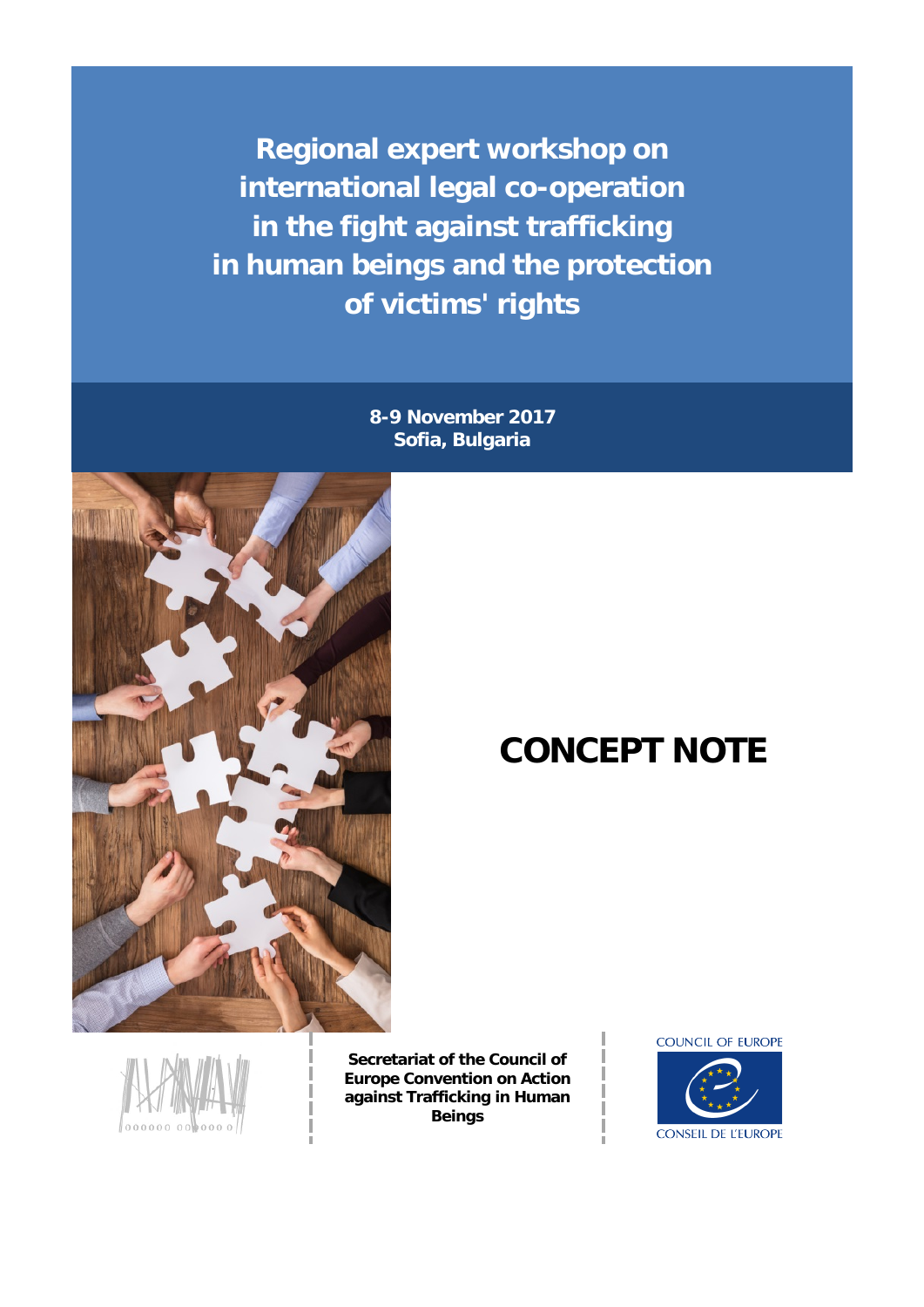## **Background and purpose of the workshop**

Article 32 of the Council of Europe Convention on Action against Trafficking in Human Beings (THB) requires Parties to co-operate to the widest extent possible to prevent and combat THB, to protect and provide assistance to victims, and to investigate and prosecute cases of THB. The Explanatory Report to the Convention makes it clear that as regards international co-operation in criminal matters, the relevant Council of Europe instruments<sup>1</sup> in this area, which are cross-sectoral and apply to different offences and not just to THB, other international instruments,<sup>2</sup> as well as reciprocal arrangements between Parties and the relevant provisions of domestic law, will apply.

The Convention currently has 47 States Parties, the majority of which have undergone the first round of evaluation of their compliance with the Convention's provisions by the Group of Experts on Action against Trafficking in Human Beings (GRETA), and in respect of 22 of them, GRETA has already completed the second round of evaluation of the Convention.

GRETA's monitoring of the Convention has brought to light certain difficulties in the areas of international co-operation, both when it comes to effective investigations in transnational cases of THB and in the area of protection of the rights of victims in such cases. GRETA has recommended that co-operation be reinforced between countries of destination and countries of origin, by further developing police and judicial co-operation, as well as enhancing co-operation in the area of prevention of THB and assistance to victims.

Most of the countries evaluated by GRETA are parties to relevant Council of Europe treaties in the criminal field which are relevant to action against THB. International co-operation also takes place through Interpol, Europol and Eurojust. At regional level, international co-operation in South-East Europe takes place through the Southern European Law Enforcement Centre (SELEC) and the Police Cooperation Convention for South-East Europe.

However, despite the availability of international instruments whose direct use in THB cases is possible, it would appear that in a number of cases international co-operation is governed by the provisions of the national criminal procedure legislation. This may result in lengthy and less effective procedures. Further, evidence collected in accordance with the legislation of one country may not be admissible in another, which may further hamper international co-operation in THB cases.

While a number of countries have referred to their participation in Joint Investigation Teams (JITs) which have been successful in bringing to justice organised trafficking groups operating internationally, this tool is still not sufficiently used in human trafficking cases.

Some countries have referred to difficulties in co-operating with countries which are not parties to the Convention when it comes to the exchange of information and obtaining evidence to help the detection and investigation of cases of THB.

The obligations of States under Article 4 of the European Convention on Human Rights (which prohibits slavery, servitude and forced or compulsory labour) entail a positive obligation to protect victims or potential victims, as well as a procedural obligation to investigate trafficking. This has been confirmed by the European Court of Human Rights in its judgments in the case of *Rantsev v. Cyprus and Russia*. 3

<sup>&</sup>lt;sup>1</sup> The European Convention on Extradition (ETS No. 24) and its Additional Protocols, the European Convention on Mutual Assistance in Criminal Matters (ETS No. 30) and its Additional Protocols, the Convention on Laundering, Search, Seizure and Confiscation of the Proceeds from Crime the European Convention on Extradition (ETS No. 141) and its Additional Protocols, the European Convention on the Transfer of Proceedings in Criminal Matters, the European Convention on the International Validity of Criminal Judgments

<sup>&</sup>lt;sup>2</sup> In the case of European Union member States, the European arrest warrant introduced by the Council Framework Decision of 13 June 2002 on the European arrest warrant and the surrender procedures between Member States is relevant.

<sup>3</sup> *Rantsev v. Cyprus and Russia*, application No*.* 25965/04, judgment of 7 January 2010, ECHR 2010.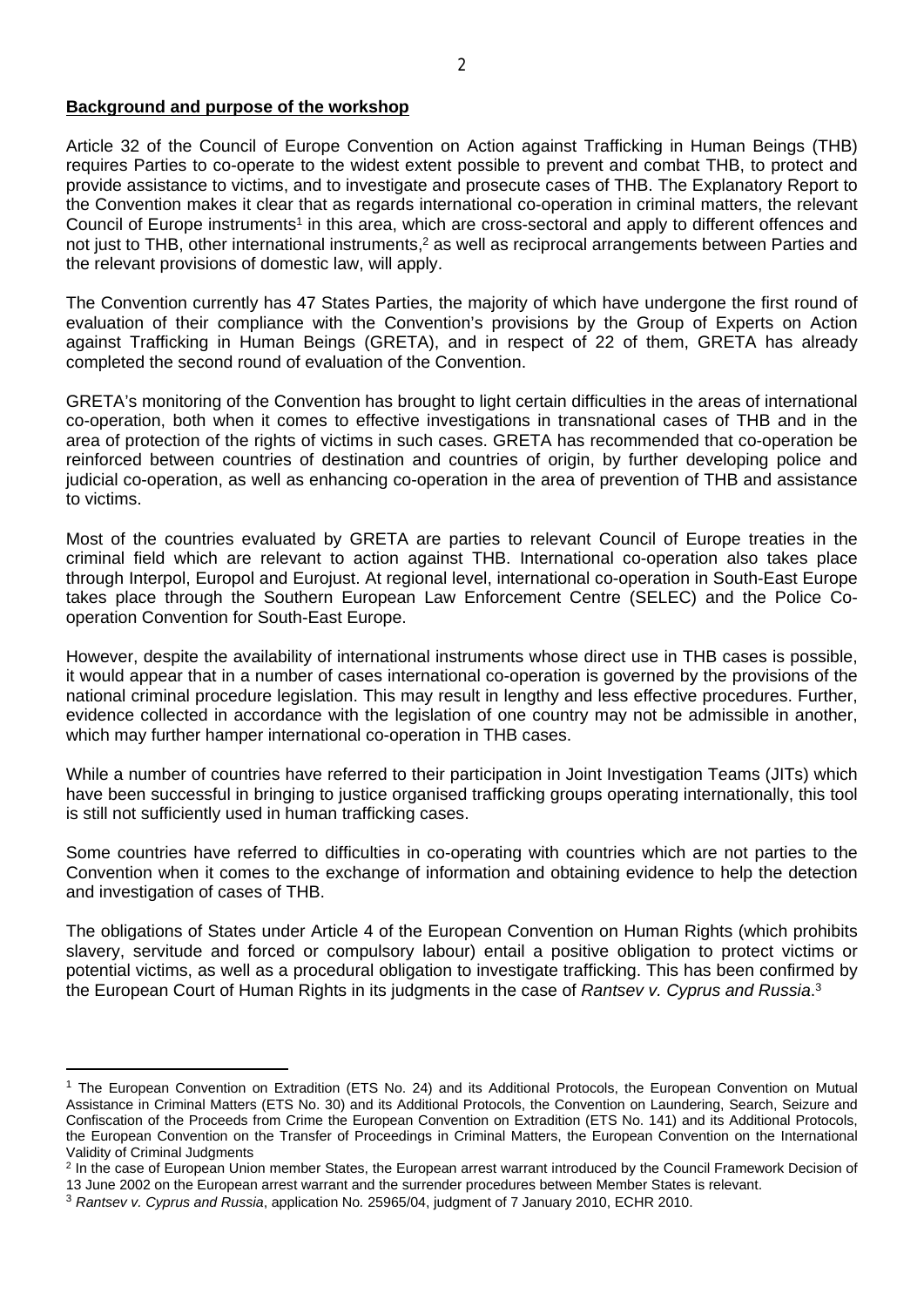**Through the organisation of this expert workshop, the Council of Europe aims to promote better co-operation between Parties to the Convention in the investigation and prosecution of human trafficking cases, while respecting the human rights of victims of trafficking, in accordance with the provisions of the Convention.** 

The workshop will bring together experts from countries primarily of origin of victims of trafficking and countries of destination. Human trafficking criminal groups operate across borders and often seek to evade detection and punishment by relocating to other jurisdictions. That is why comprehensive, multiagency and flexible cross-border co-operation is essential to ensure the effective investigation and prosecution of THB cases. At the same time, the protection of the rights of victims and witnesses in such cases also requires international co-operation, including at the stages of identification, assistance, protection, compensation and safe return.

In addition to Article 32 of the Convention (general principles and measures for international cooperation), other Convention provisions which will form the basis of the discussions are Articles 10 (identification of victims), 12 (assistance for victims of trafficking), 15 (compensation and legal redress), 16 (repatriation and return of victims), 23 (sanctions and measures), 26 (non-punishment provision) 28 (protection of victims/witnesses), 30 (court proceedings), 33 (measures relating to endangered or missing persons) and 34 (information).

## **Methodology**

The first part of the workshop will give participants the opportunity to hear presentations from experts representing international organisations involved in combating human trafficking (Council of Europe, Eurojust, Europol, ICMPD, Interpol, IOM, OSCE, UNODC). The aim of these presentations will be to:

- $\triangleright$  Introduce the Council of Europe conventions on co-operation in criminal matters and their application to cross-border cases of trafficking of human beings;
- $\triangleright$  Present international tools for facilitating and supporting the co-ordination of investigations and prosecutions of cross-border cases of trafficking in human being, including Joint Investigation Teams (JITs);
- $\triangleright$  Introduce tools and models for transnational co-operation in the identification, referral and return of trafficked persons and for ensuring the protection of their rights.

In the second part of the workshop, participants will split into three working groups (two of which will work in English and one will work in English and Russian with simultaneous interpretation). Participants will have the opportunity to take part in two different working groups, one in the afternoon of 8 November and another in the morning of 9 November. The topics of the working groups are as follows:

- 1. Setting up of Joint Investigation Teams (JITs) in human trafficking cases.
- 2. Overcoming problems in international co-operation in human trafficking cases: mutual legal assistance, exchange of information and evidence, co-ordination of investigations between countries, confiscation of criminal assets, protection of victims/witnesses.
- 3. Protection of victims' rights in cross-border cases of human trafficking: identification, referral, safe return and reintegration.